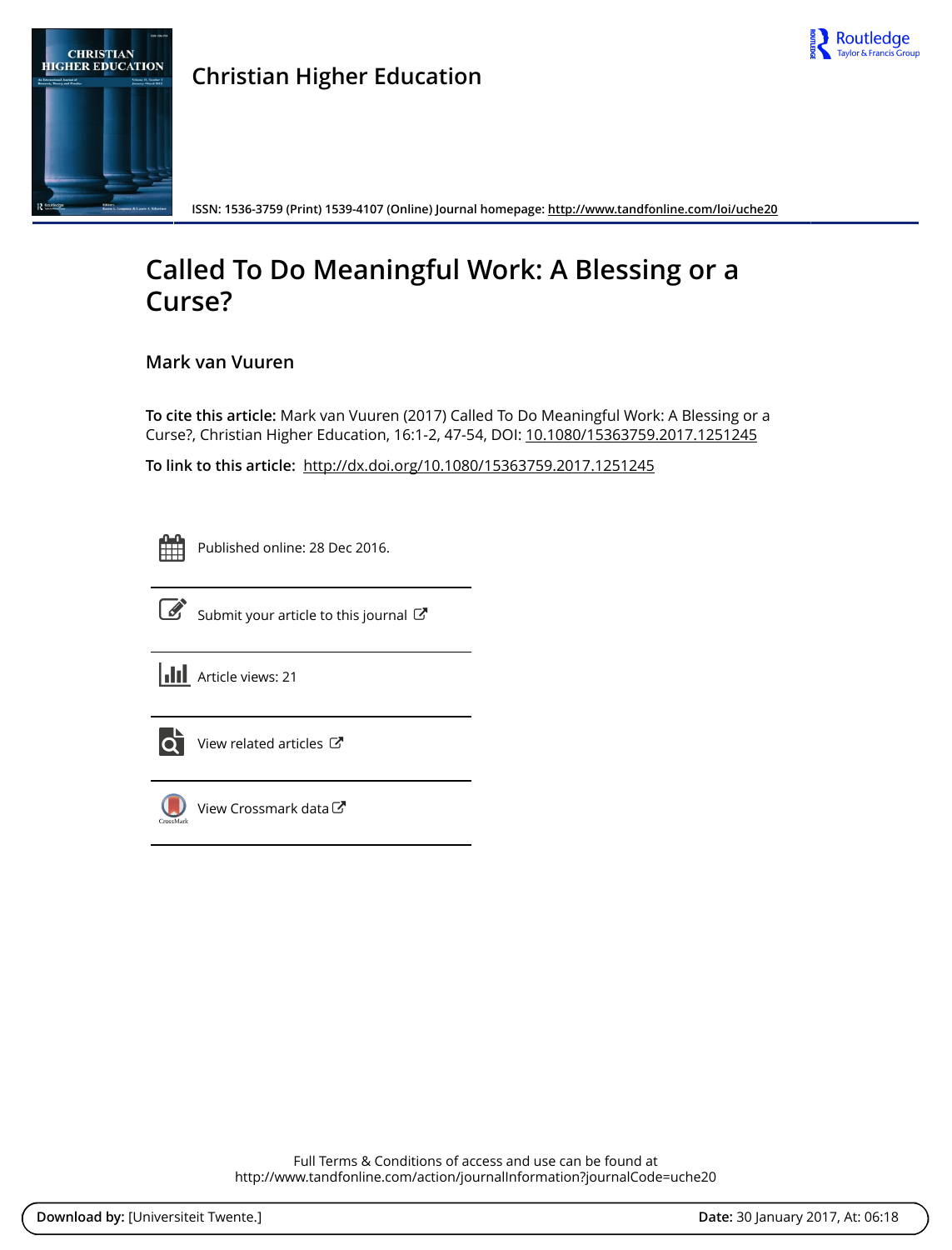## Called To Do Meaningful Work: A Blessing or a Curse?

Mark van Vuuren D

University of Twente, Enschede, The Netherlands

#### ABSTRACT

Two groups of people are particularly inclined to mention a calling when talking about their work motivation: those who are spiritual (because the concept of calling originated in the religious realm) and those in serving occupations (such as hospitals, schools, and nongovernmental organizations). Because Christian professors are in both groups, the concept of calling is likely to emerge. In this article, I trace the development of calling as a concept of work motivation from its traditional religious origin to its daily use in organizational scholarship. Several positive sides of callings are described, as well as the potential downsides that come with high aspirations. At the end of this exploration, I conclude with three practical suggestions for Christian professors and educators who live out a calling.

This paper explores what it means to have a calling as a professor, and the different facets of such a calling. On the one hand, having a personal calling is seen as a way of having a meaningful working life. Researchers who have focused on the topic of calling have documented that awareness of one's calling contributes to intrinsic motivation, job satisfaction, and greater determination (see Duffy & Dik, [2013](#page-7-0), for a review). From that perspective, it seems to be very beneficial to have a calling. Similarly, professors and teachers often mention that they feel called to follow their vocation, which gives their work meaning.

On the other hand, having a calling can be a stressful experience. Most often, the goals pursued by someone with a sense of calling, which comes from afar, are hard to accomplish. They make individuals reach for higher ground, and this realization can make people suffer. Having a meaningful life is by no means a guarantee for a happy life (Baumeister, Vohs, Aaker, & Garbinsky, [2013](#page-7-1)). Viktor Frankl [\(1984\)](#page-7-2) made the point in Man's Search for Meaning that burning is often required in order to give light. In a recent review of the literature on calling, Gazica and Spector [\(2015](#page-7-3)) stated that having no calling is preferable to having an unmet calling. So, answering a calling can be seen as having both inspiring and troublesome elements, a double-edged sword (Bunderson & Thompson, [2009](#page-7-4)).

Two groups of people are particularly inclined to mention calling, namely those who are spiritual (because the concept of calling originated in the religious realm) and those in serving occupations (such as hospitals, schools, and nongovernmental organizations). Being a member of either group means that the concept of calling is likely to emerge. Christian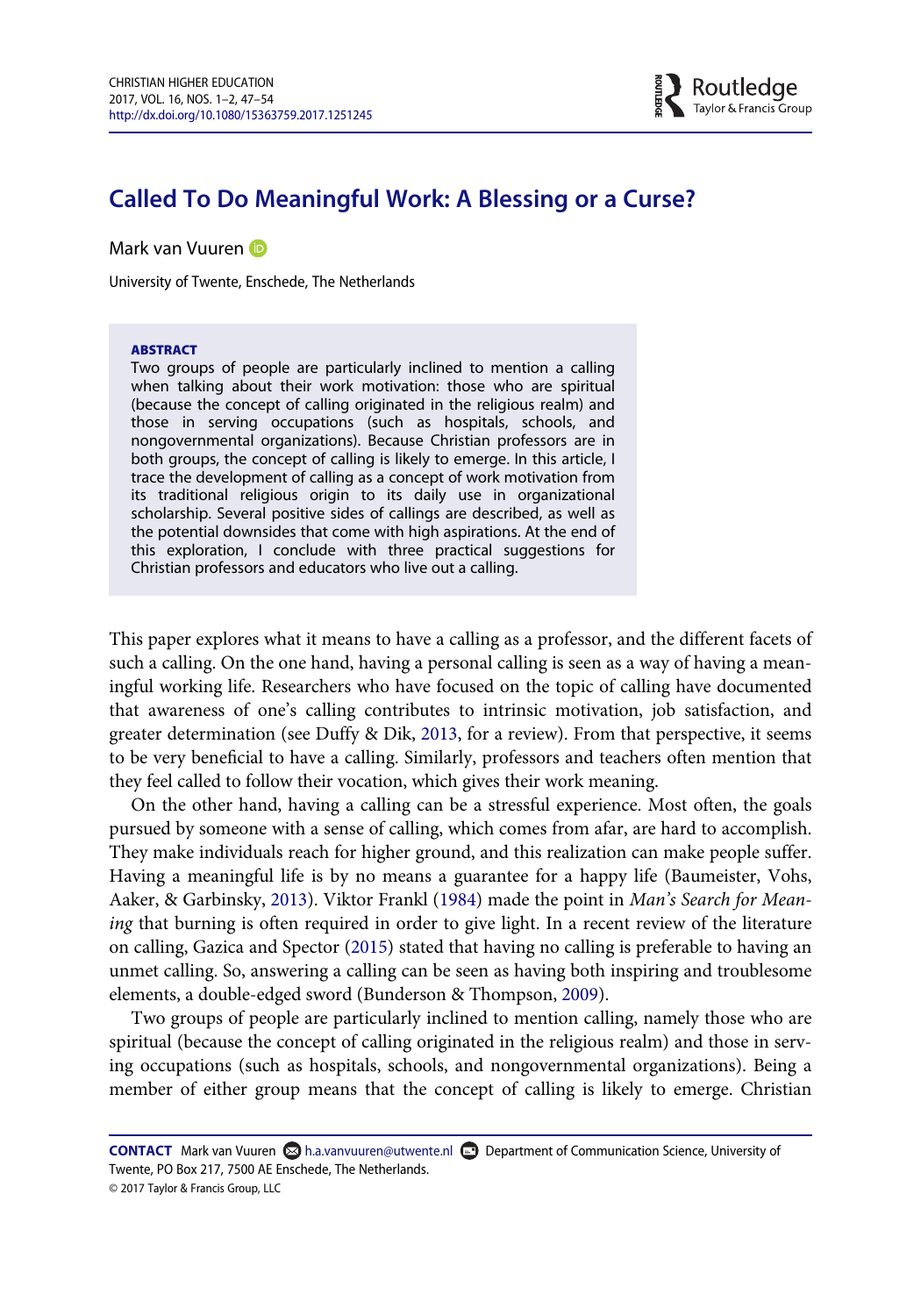professors comprise such a group. Those who choose to invest their lives in educating the next generation often experience a calling; if not, they may well have to account for its absence given the expectations of other people that they have one.

In this article, I reflect on some underlying dynamics of a calling using a range of sources from organizational sciences, philosophy, and practical theology. The aim of this reflection is to aid Christian teaching professionals to benefit from the positive side of calling while avoiding the pitfalls. The article is structured in three parts, with the first providing a definition of the concept of calling. In the second section, the tensions that come with a calling are explored. Finally, suggestions for Christian teaching professionals are offered, based on this elaboration of calling dynamics.

#### The Concept of Calling

Historically, having a calling was understood in a purely spiritual context (Steger, Pickering, Shin, & Dik, [2010\)](#page-8-0). Generally, people maintained a regular active life (the *vita activa*) and a "worldly" profession unless they felt called, by God Himself, to a higher and better life (a vita contemplativa). Being called meant an urgent invitation to live a life close to God, and hence away from the world. Already during the Protestant Reformation of the sixteenth century, the term calling was broadened from the religious call of a select few, to the notion of God's calling to encompass all people, ascribing value to all types of work done faithfully and in service to others (Hahnenberg, [2010](#page-7-5)). The reformer Martin Luther, in particular, refuted the legitimacy of any distinction between a regular and a spiritual life, arguing that there should be no hierarchy in callings or vocations. This leveling perspective downgraded the spiritual and contemplative calling (in effect, removing the claim that some special works could lead to salvation), and upgraded mundane vocations into work for God. Luther's view of vocation was based on the doctrine of divine providence, with God providing for the needs of others through all forms of work. He considered, for example, that it was God who milks the cows through the vocation of the milkmaids. Over time, a calling became less existential and religious. Initially, it was still God who called someone to accomplish a goal that suited both talents and life circumstances (see Hagmeier & Abele, [2012](#page-7-6)). Later, a calling could also refer to an inner voice that inspired the subjective experience of determination toward one's work (Novak, [1996\)](#page-7-7), effectively linking work directly to one's purpose in life (Duffy, Dik, & Steger, [2011;](#page-7-8) Hall & Chandler, [2005](#page-7-9)). Accordingly, I define a professional calling as a moral, urgent, and identity-defining determination to aspire and pursue a transformational goal. Let me start by explaining the different aspects of this definition.

Note, first of all, that a calling is depicted here as a determination. Calling refers not primarily to the summoning itself, the moment when one experienced being signaled to do something, but the response by the person who is called. Having a calling is the conviction of having received a plea, and deciding to act in accordance with that call.

This determination is *moral*, because one cannot ignore the ethically laden vocabulary that surrounds the concept of calling. It is hard to imagine how a healthy existential indifferent person (Schnell, [2010](#page-8-1)) could experience a calling. There needs to be some sort of idealistic frame of reference in which a plea can be heard, through which a privileged individual wants to reach out to overcome a distance, promote a prosocial cause, or prevent suffering. The importance of the case to which one is called makes a calling also *urgent*. A particular person has characteristics that make it timely and appropriate to work toward a certain goal.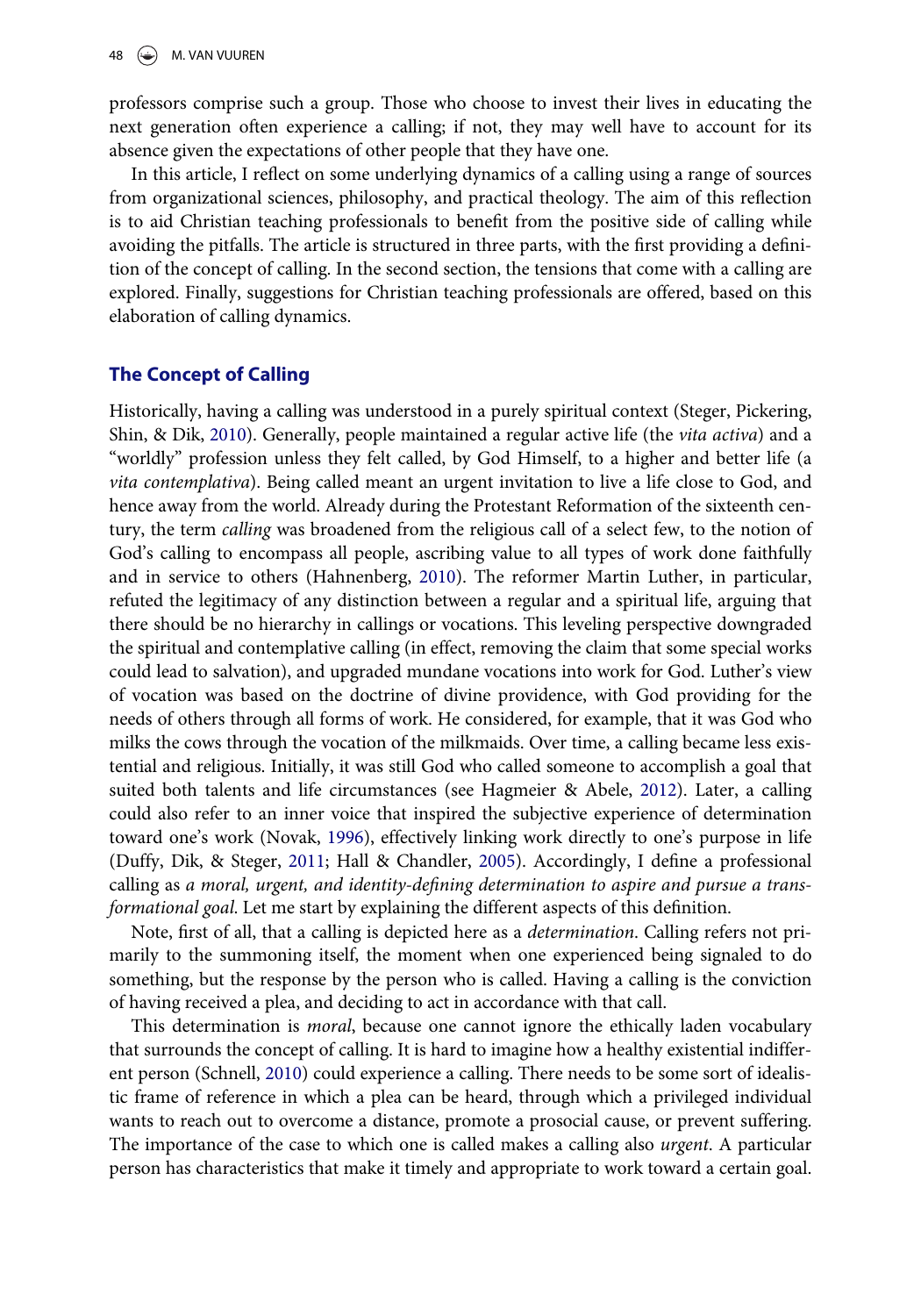At the same time, this goal is not yet achieved. A call presumes some volume, an intense plea, spoken from a distance. Similar to the vision that motivated the Apostle Paul to take the Gospel to Macedonia (Acts 16: 9–10), there is a sense of being called: "Come over and help us." One cannot settle for a whisper here—a call is loud.

Therefore, a personal calling includes awareness of a goal (toward which someone is working), a gap (because this goal is not yet achieved), and a gift (which makes it possible for a person to start working in the direction of that goal in order to overcome the gap). This combination of awareness of one's position and a certain distance to reach the goal that needs to be overcome provides a highly individualized calling, linking the concept of calling to identity issues. This link is explored in depth by Charles Taylor [\(1989](#page-8-2)) in his brilliant book titled Sources of the Self. Taylor began the work with insisting that a *moral* horizon is needed as a frame of reference. This horizon not only identifies the ideal, but also serves as a way to identify oneself. To personalize this approach, knowing who I am is derived from knowing where I stand in relation to this horizon (Van Vuuren & Westerhof, [2015](#page-8-3))—and where I am going. For Taylor, knowing my identity means: (a) an awareness of my moral horizon, (b) being oriented toward this moral horizon starting from my own position, and (c) making an effort to navigate toward it. A possible deep uncertainty about my position in relation to the moral framework is therefore "an acute form of disorientation" (Taylor, [1989,](#page-8-2) p. 27); that is, an identity crisis. Awareness of a calling is the opposite of such disorientation. Being called means knowing where to go, a personal translation of a generic ethical idea about what a good and meaningful life might entail into a specific answer to the question what  $I$  should do with  $my$  life.

#### Tensions and Aspirations: Mind the Gap

Elaborating on the aspects of the definition reveals how the concept of a calling is personally fulfilling, making work a value-laden endeavor. Because reaching the goal and bridging the gap can have an identity-defining dimension, a calling can be seen as both powerful and scary. Work becomes much more than just a means through which resources are acquired in order to survive and thrive. Through a calling, daily work collides with a sense of purpose (Baumeister, [1991\)](#page-7-10), awareness about one's identity (Dobrow, [2004](#page-7-11)), the power to make a difference (Grant & Parker, [2009](#page-7-12)), and also the moral obligation to make the best of whatever life brings (Bunderson & Thompson, [2009\)](#page-7-4).

There are reports in academic literature about divine call, as exemplified by the contributions of Scheitle and Adamczyk ([2016\)](#page-7-13). These scholars report stories told by people in which dreams, visions, puzzling coincidences, and casual remarks had a major impact on their life direction. In those cases, the people involved tended to approach their work with great confidence. They believed that with the call came the guidance and provision needed to accomplish their goals. Their task is simply to obey through an affirming answer to the call, as reflected in this participant comment: "What I have learned is to continue doing what you are doing until God tells you differently…. His last instructions were to do what we are doing now" (Scheitle & Adamczyk, [2016,](#page-7-13) p. 10).

In addition to the boost of confidence that typically accompanies a sense of having been called, having such a conviction is reportedly motivating. However, a thorny responsibility issue may also arise with such convictions. It is hard to argue with someone who is convinced about his or her calling. Because these individuals typically see themselves as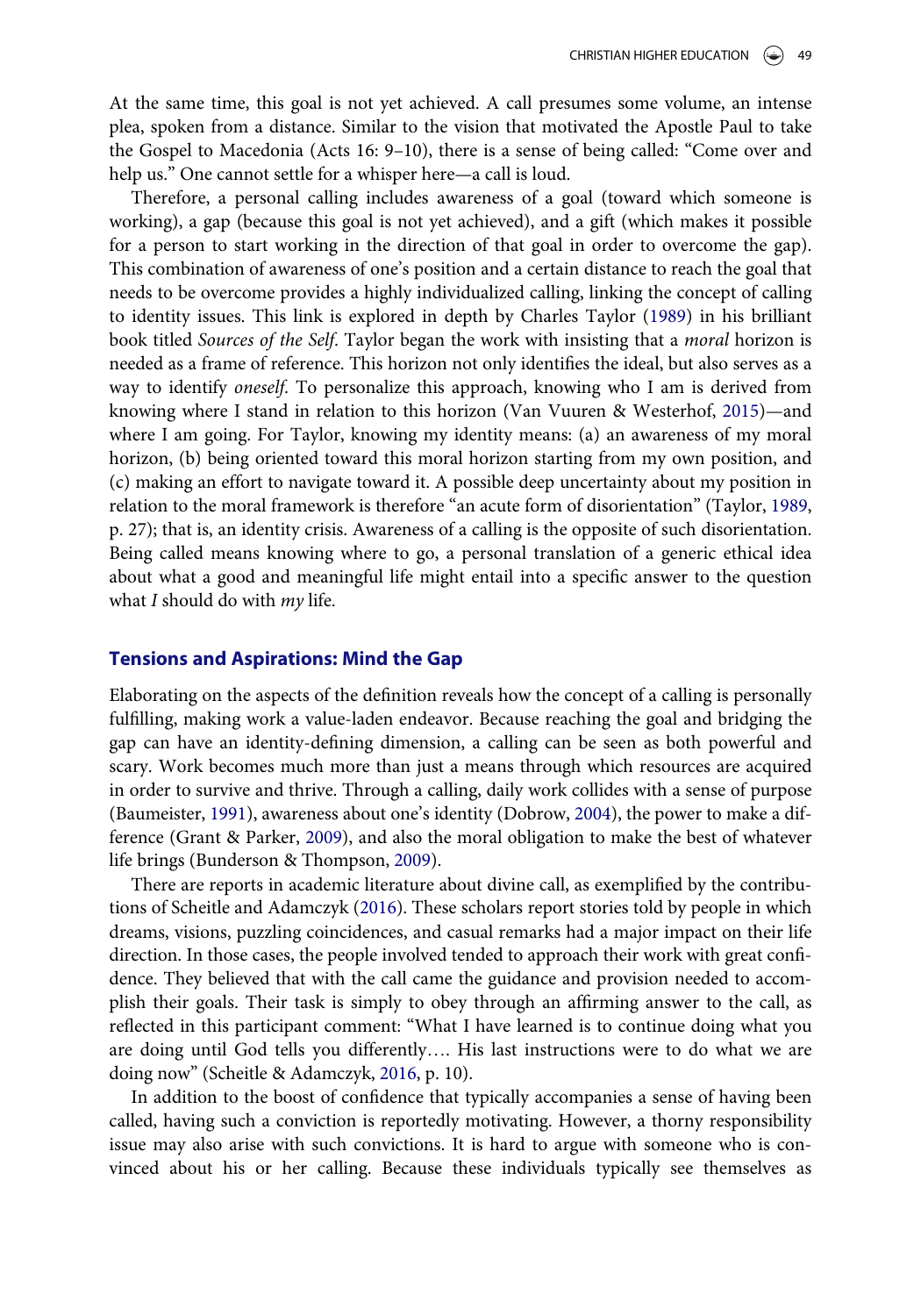authorized to do something, anyone raising questions or concerns can be viewed as criticizing the higher power that sent them. This phenomenon adds a moral dimension to every critical reflection on the calling-related work of others (see Bunderson & Thompson, [2009](#page-7-4)). People who understand themselves to be on mission can, in some ways, become unguided missiles—individuals who are deaf to all other voices and perspectives. Relying on a calling, people can abdicate their own agency.

In the context of obedience to authority, Stanley Milgram ([1974](#page-7-14)) called this an "agentic shift" (p. 132), depicting oneself as an obedient subject, ultimately not responsible for the actions that come from the calling. Reflecting on this agentic shift, Card ([2005\)](#page-7-15) elaborated: "[the obedient subject] divests himself of responsibility by attributing all initiative to the experimenter, a legitimate authority. He sees himself not as a person acting in a morally accountable way but as the agent of external authority" (p. 398). This explanation is a critical edge to the concept of calling that provides a more nuanced view than just depicting it as the holy grail of work motivation.

Many people, however, do not hear a concrete call like the spiritual type of calling mentioned above. For them, a need they feel deeply becomes the call. Frederick Buechner (1993) identified work as "the place where your deep gladness meets the world's deep need" (p. 95). With or without external intervention, a calling views work as the place where individuals can make a difference with their talents, at the intersection of delight and need (Witherington, [2011](#page-8-4)). For Christians, these needs are seen in the light of God's purpose with the world. People must take a step, heading in a *certain* direction (not *certain* as in sense of "particular, but not specified, ill-defined," but as "assured")—known as the Kingdom of God. As Miroslav Volf ([2001\)](#page-8-5) wrote: "A theological interpretation of work is only valid if it facilitates transformation of work toward ever-greater correspondence with the coming new creation" (p. 83).

This ambition is massive, because the gap is wide. A pressing question for discerning how to answer a call thus becomes: How should these aspirations be translated into daily practice? The high hopes and ambitions are not directly met, do not smoothly become visible, at the start of such a process. Expressing the urge to make a difference in closing this gap means communicating in terms of "aspirational talk" (p. 372), a term used by Christensen, Morsing, and Thyssen [\(2013](#page-7-16)) related to their research on corporate social responsibility. This type of utterance "announces ideals and intentions rather than reflect actual behaviors" (p. 373). Working toward high goals implies that—at least momentarily—one's words are not met with deeds right away … being on the way, but not there yet.

In organizational contexts, where aspirational talk could refer to policies of corporate social responsibility (Christensen et al., [2013\)](#page-7-16) and core values (Van Vuuren, [2015\)](#page-8-3), announcing ideals can be challenging. A lack of proof for the actuality of good behavior can damage an organization's image, especially in skeptical contexts. Expressing good intentions to a cynical crowd may pave the road to a reputational hell. Having said that, a paradox is that having a calling can induce stress. In the words of Christensen et al., ([2013\)](#page-7-16):

If we do not allow ourselves to possess and propagate higher values than those portrayed in our actions—if we do not allow for sin and hypocrisy—then we run the risk of not having very high morals at all. (p. 384)

This statement is sobering: We need to sin in order to become saints? What kind of theology is this? But seen from a different perspective, it is precisely in the high ambitions that a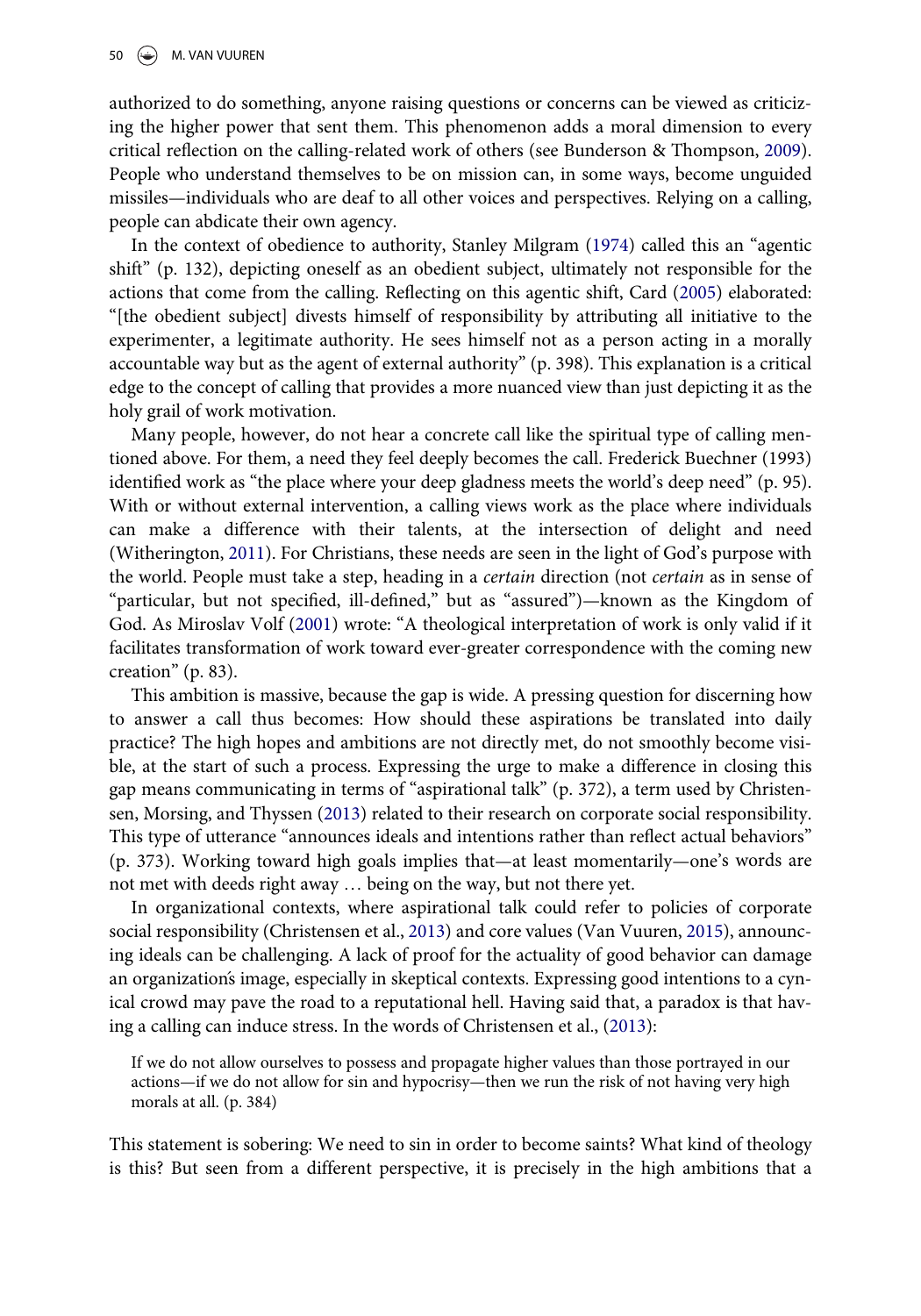degree of relaxation is possible. March ([2007\)](#page-7-17) quoted Reinhold Niebuhr, stating that hypocrisy is "an inevitable byproduct of all virtuous endeavor" (p. xx). The gap is too wide to be crossed at once, if at all. Does a ship ever reach the horizon? Perhaps this phenomenon is what Dallas Willard [\(2014\)](#page-8-6) referred to when he suggested that saints burn more grace than sinners.

It is important to pause for a while by the gap we are attempting to close. Organizational scholars have shown that having high hopes to close wide gaps can turn professionals into trying aspirants. For example, the sense of calling in the lives of elite British paratroopers was researched by Thornborrow and Brown ([2009\)](#page-8-7). Like people with another calling, the participants in this study had an aspirational identity, which was defined as "a template in which an individual construes him- or herself as an aspirant who is (i) earnestly desirous of being a particular kind of person and (ii) self-consciously and consistently pursuing this objective" (Thornborrow & Brown, [2009](#page-8-7), p. 370). The zeal with which paratroopers aimed for the ideal state of professionalism made them both strong and vulnerable. Strong, because of their achievements following their disciplined work. Vulnerable, because they felt they never really met the expectations. They were subject to a tight system that disciplined them, requiring a high level of trust in the system in order to act with such a high degree of consent. As Ashforth and Vaidyanath ([2002\)](#page-7-18) have noted, exploitation and exhaustion are hard to avert in a workplace that is sacralized.

This double-edged sword of calling was also identified in research by Bunderson and Thompson [\(2009](#page-7-4)) that focused on zookeepers. Although these zoo volunteers viewed themselves as being part of something bigger than themselves and experienced a sense of purpose and pride, they often sacrificed too much on the altar of their calling, and others knew how to continuously push them to do more. When setbacks, mistakes, or less-than-optimal performances occurred, the zookeepers in this study perceived them to be moral faults. In other words, not only had they made a mistake, but they were disobedient to their call. This level of stress contributed to burnout; hence, people who equate their work with their calling must protect against burnout.

#### Christian Teaching Professionals: Are We There Yet?

Subsequent to the discussion of the concept of calling and the tensions that arise when answering a call, the particular case of Christian teaching professionals is now addressed. Although each professional or occupational context raises its own set of issues, because this CHE special issue focuses specifically on the context of Christian higher education, I close this reflection with three practical suggestions for Christians who have chosen to work in teaching professions. My desire is for these thoughts to help direct the activities and motivations of current and future teachers, without concern about collapsing under the pressure of their calling.

First, a word on competencies: Teachers need to identify the ways in which they pursue their calling. Hopefully I have made clear that the distinction between a spiritual and a mundane calling is not as strict as previously assumed. (Luther fought that battle, and I think he won it.) As a result, answering one's calling can be mundane as well, in the sense that professionals do not have to constantly talk about their faith, and specifically spiritual issues, in order to fulfill their calling. Professional and missionary are not synonyms. For Christians who serve in the field of education, being competent is a way of fulfilling your calling.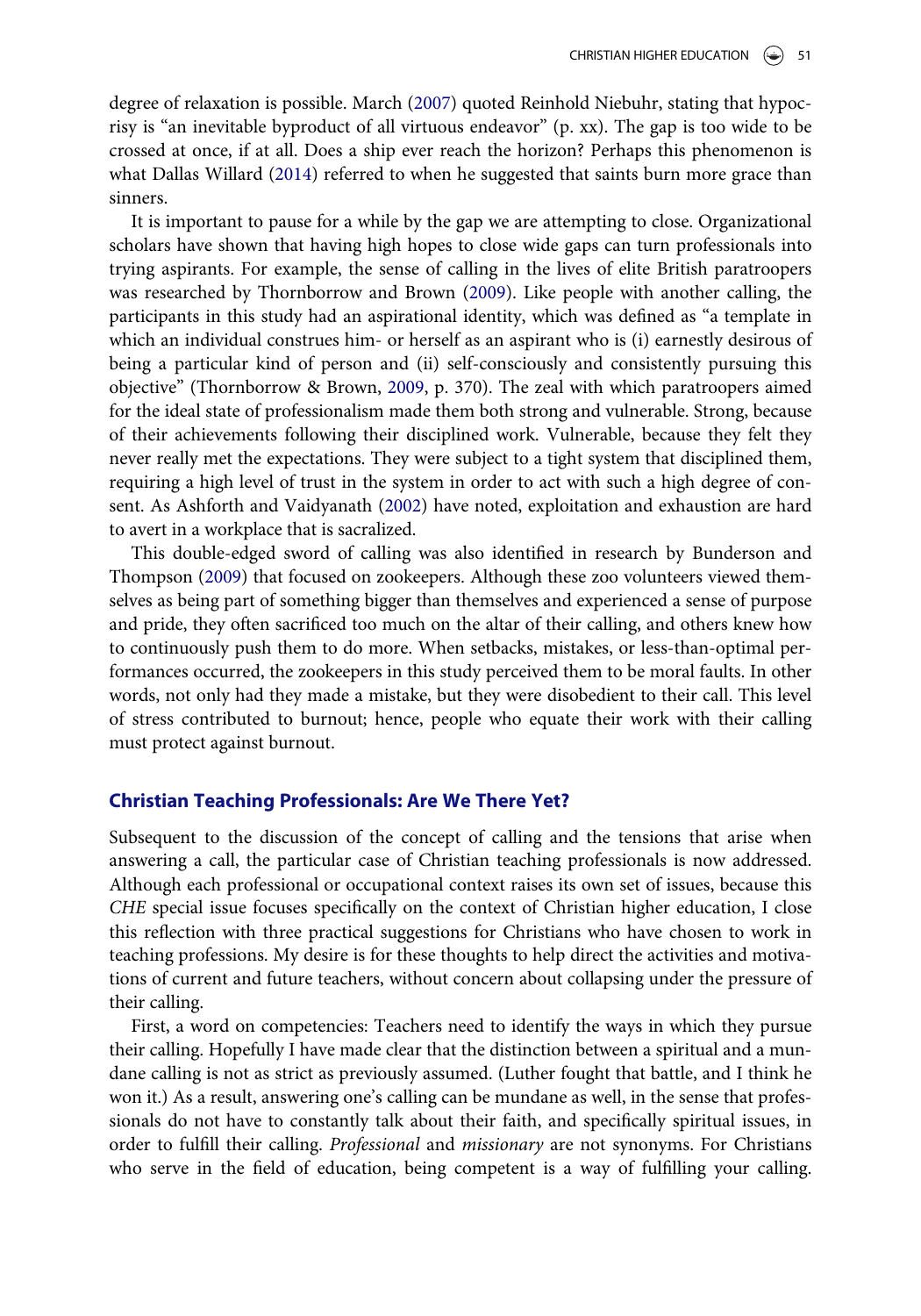52 M. VAN VUUREN

Therefore, train yourself to become really good at what you do as a teacher. Your students are your neighbors, hence those who are to be loved through the practice of your teaching. Reflect on the question: What do you consider to be a good job, a job well done? It can be helpful to think through your personal conceptualization of professional competence in this regard. The gift you have been given and the effort you put into closing the gap that separates you from that professional goal requires a determined involvement to be competent in your core business (cf. Sandberg & Pinnington, [2009\)](#page-7-19). Being a teacher can be a wonderful profession, and it is important to aim high in becoming as effective as possible if that role is what you were called to do. Martin Luther King, Jr., illustrated this point well when he said: "If it falls to your lot to be a street sweeper, sweep streets like Michelangelo painted pictures, like Shakespeare wrote poetry, like Beethoven composed music; Sweep streets so well that all the host of heaven and earth will have to pause and say: Here lived a great street sweeper, who swept his job well" (Nelson, [2011,](#page-7-20) p. 83).

Second, a word about relaxation: Talking about calling in organizational contexts brought spirituality into the schools, colleges, and universities in an entirely new way. Work became a place where the meaning of one's life had to be found. Unfortunately, this perspective turned office desks into altars and deans into priests (Ashforth & Vaidyanath, [2002](#page-7-18)). Instead of easing the yoke, this mindset to one's work provided a new burden. As Tim Keller [\(2012](#page-7-21)), a New York City pastor, wrote: "Most people work for salvation, self-worth, a good conscience, and peace" (p. 73) and then added for contrast that Christians believe that they "already have this in Christ, so now we may work simply to love God and our neighbors" (p. 73). What a liberating perspective on job satisfaction and work meaning. Teachers who look for the meaning of their life in their work will probably suffer. Teachers who have found the meaning of their lives outside of the working context, find in their jobs a wonderful context to live out the meaning of their lives. In particular, teachers who treat their profession as answering a calling could benefit from a hopeful and realistic reassessment of what work must bring them compared to what they already have.

Third and finally: A word about cooperation. People with a calling can become loners. Their zeal can isolate them from others. Teachers are in a context where they do not have to be alone, given the interdependencies of modern curricula. Being in close communication with others is crucial for the motivation of educational professionals, so make sure that you do not end up alone at work. The relevance of the moral horizon for one's identity already points at the truth that identities are accomplished in interaction with the environment. Identities are relational (Sluss & Ashforth, [2007](#page-8-8)) and being a teacher is possible only because you are granted that position by others: colleagues, deans, and students (DeRue & Ashford, [2010](#page-7-22)). In a Christian context, one could add that "[w]e are not called to work for God, but with God" (Ortberg, [2001,](#page-7-23) p. 70). In the modern context, these are all reasons to focus on the collaborative endeavor that work is. This process is not always easy. Cooperation is a craft, as Sennett ([2012](#page-8-9)) insisted: "[Cooperation] requires of people the skill of understanding and responding to one another in order to act together"  $(p, x)$ . Awareness of one's surroundings will make traveling lighter, navigation easier, and adaptation more natural.

A calling to the profession of teaching, or the work of education more broadly, can be a blessing because it indicates the purpose of the work teaching includes. The thorny, dangerous, and sometimes even destructive side effects of unhealthy zeal can become a curse in the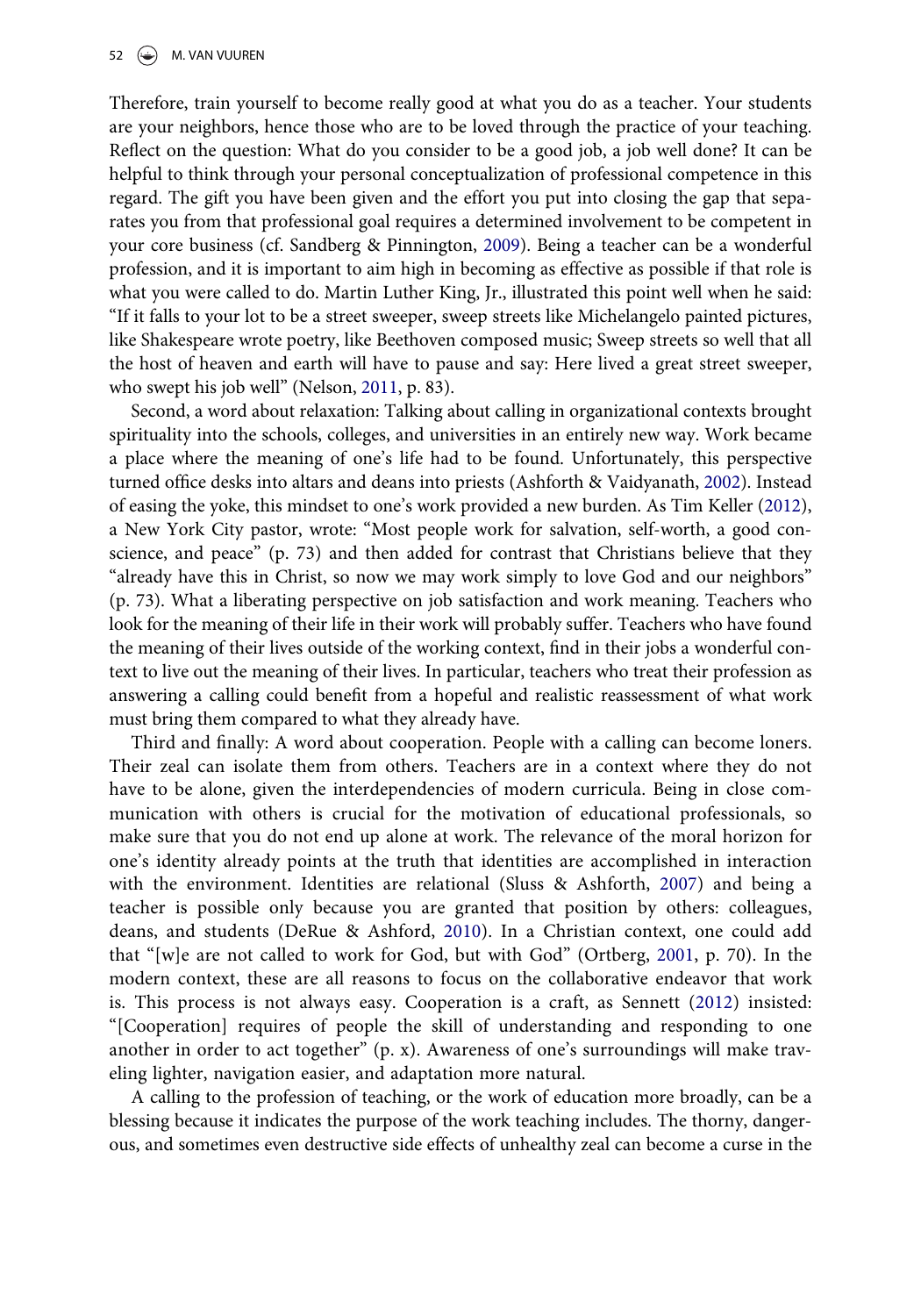determined pursue of goals. Therefore, reflection on one's conceptualization of calling, openness to others, and time for relaxation can be helpful to stay on course.

### **ORCID**

Mark van Vuuren b <http://orcid.org/0000-0002-9325-395X>

#### **References**

- <span id="page-7-18"></span>Ashforth, B. E., & Vaidyanath, D. (2002). Work organizations as secular religions. Journal of Management Inquiry, 11(4), 359–370.
- <span id="page-7-10"></span>Baumeister, R. F. (Ed.). (1991). Meanings of life. New York, NY: Guilford.
- <span id="page-7-1"></span>Baumeister, R. F., Vohs, K. D., Aaker, J. L., & Garbinsky, E. N. (2013). Some key differences between a happy life and a meaningful life. The Journal of Positive Psychology, 8(6), 505–516.
- Buechner, F. (1973). Wishful thinking: A theological ABC. New York, NY: Harper & Row.
- <span id="page-7-4"></span>Bunderson, J. S., & Thompson, J. A. (2009). The call of the wild: Zookeepers, callings, and the doubleedged sword of deeply meaningful work. Administrative Science Quarterly, 54(1), 32–57.
- <span id="page-7-15"></span>Card, R. F. (2005). Individual responsibility within organizational contexts. Journal of Business Ethics, 62(4), 397–405.
- <span id="page-7-16"></span>Christensen, L. T., Morsing, M., & Thyssen, O. (2013). CSR as aspirational talk. Organization, 20(3), 372–393.
- <span id="page-7-22"></span>DeRue, D. S., & Ashford, S. J. (2010). Who will lead and who will follow? A social process of leadership identity construction in organizations. Academy of Management Review, 35(4), 627–647.
- <span id="page-7-11"></span>Dobrow, S. R. (2004, August). Extreme subjective career success: A new integrated view of having a calling. Best Paper Proceedings, Academy of Management Conference, B1–B6.
- <span id="page-7-0"></span>Duffy, R. D., & Dik, B. J. (2013). Research on calling: What have we learned and where are we going? Journal of Vocational Behavior, 83(3), 428–436.
- <span id="page-7-8"></span>Duffy, R. D., Dik, B. J., & Steger, M. F. (2011). Calling and work-related outcomes: Career commitment as a mediator. Journal of Vocational Behavior, 78(2), 210–218.
- <span id="page-7-2"></span>Frankl, V. E. (Ed.). (1984). Man's search for meaning. New York, NY: Pocket Books.
- <span id="page-7-3"></span>Gazica, M. W., & Spector, P. E. (2015). A comparison of individuals with unanswered callings to those with no calling at all. Journal of Vocational Behavior, 91, 1–10.
- <span id="page-7-12"></span>Grant, A. M., & Parker, S. J. (2009). Redesigning work design theories: The rise of relational and proactive perspectives. Academy of Management Annals, 3, 317–375.
- <span id="page-7-6"></span>Hagmaier, T., & Abele, A. E. (2012). The multidimensionality of calling: Conceptualization, measurement and a bicultural perspective. Journal of Vocational Behavior, 81(1), 39-51.
- <span id="page-7-5"></span>Hahnenberg, E. P. (2010). Awakening vocation: A theology of Christian call. Collegeville, MN: Liturgical Press.
- <span id="page-7-9"></span>Hall, D. T., & Chandler, D. E. (2005). Psychological success: When the career is a calling. Journal of Organizational Behavior, 26, 155–176.
- <span id="page-7-21"></span>Keller, T. (2012). Every good endeavor: Connecting your work to God's plan for the world. London, England: Hodder & Stoughton.
- <span id="page-7-17"></span>March, J. G. (2007). Ibsen, ideals, and the subornation of lies. Organizations Studies, 28(8), 1277-1284.
- <span id="page-7-14"></span>Milgram, S. (1974). Obedience to authority. New York, NY: Harper and Row.
- <span id="page-7-20"></span>Nelson, T. (2011). Work matters: Connecting Sunday worship to Monday work. Wheaton, IL: Crossway.
- <span id="page-7-7"></span>Novak, M. (1996). Business as a calling: Work and the examined life. New York, NY: The Free Press.
- <span id="page-7-23"></span>Ortberg, J. (2001). If you want to walk on water, you've got to get out of the boat. Grand Rapids, MI: Zondervan.
- <span id="page-7-19"></span>Sandberg, J., & Pinnington, A. H. (2009). Professional competence as ways of being: An existential ontological perspective. Journal of Management Studies, 46(7), 1138–1170.
- <span id="page-7-13"></span>Scheitle, C. P., & Adamczyk, A. (2016). Divine callings: Religious sensemaking in the organizational founding process. Journal of Management, Spirituality & Religion, 13(2), 94-116.